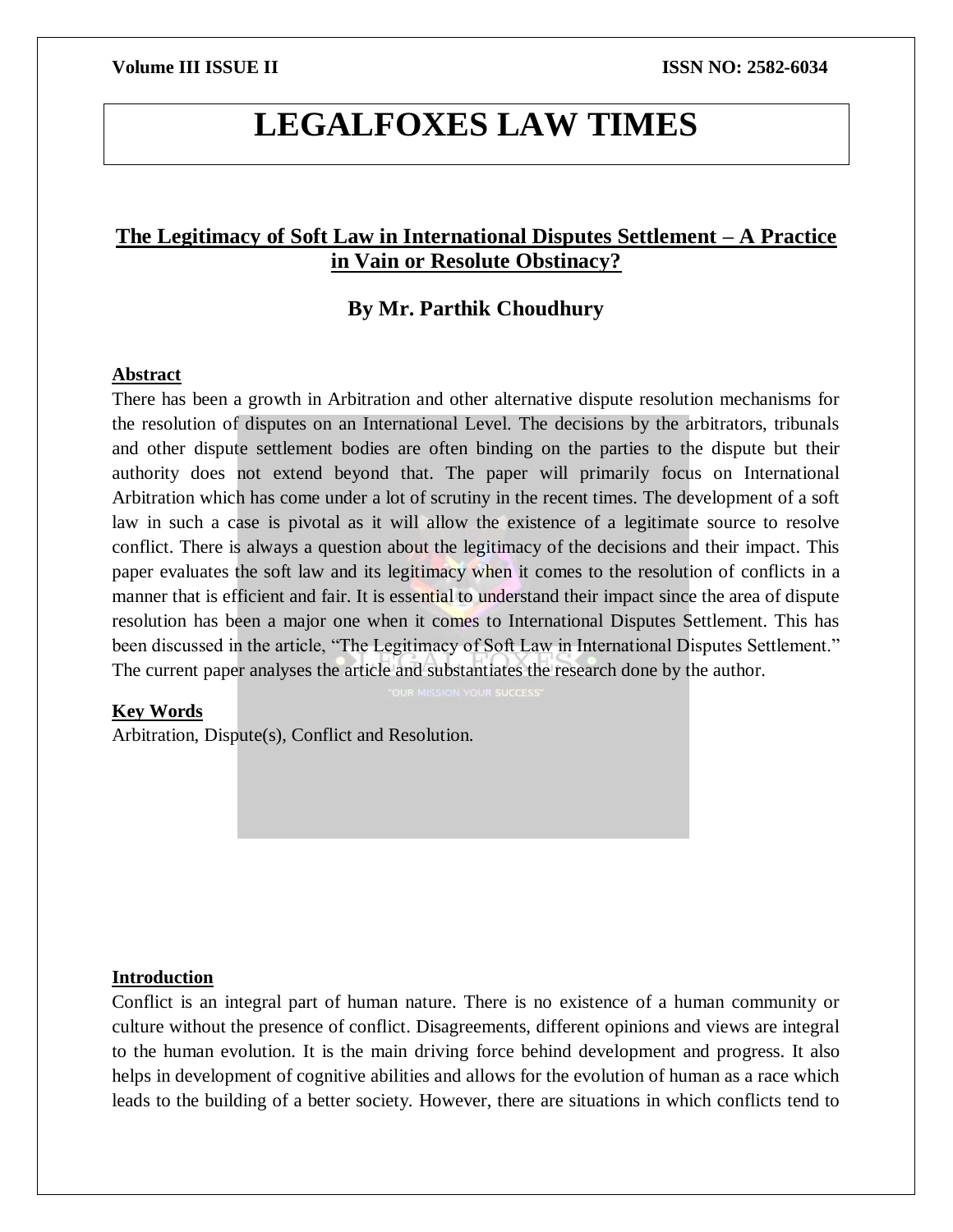### **Volume III ISSUE II III ISSN NO:** 2582-6034

go out of hand and escalate to the level where external intervention is needed in order to resolve the conflicts in an amiable manner. This led to the development of the courts system, which was earlier run by kings and their advisors. In the modern times, there is a development of proper legal system in the form of Courts. However, as time continued, even the courts became overburdened and people looked for ways to solve their issues in a more efficient manner without judicial intervention which led to the development of a new tool of conflict management, Alternate Dispute Resolution (ADR). It helps in reducing the amount of pending litigation before the courts and has proved to be a success in a number of jurisdictions. They are also a prerequisite before litigation in some cases.

The success has driven more people towards it. However, the method is not immune to failure and there is always a scope that certain grey areas in the process are debated upon and seen as potential hindrances. One of the primary criticisms of ADR methods has been the lack of transparency, codification and the impartiality and fairness of the arbitrators. The parties are agreeing to be bound by the soft law being developed in ADR, therefore, it is of great importance. The process suffers if one of the parties is not willing to be bound by soft law and then the process is heavily criticized. There, the development of an understanding about soft law and its application in International Disputes Settlements is quintessential to make any further discussion related to its legitimacy and acceptance.

#### **Theme of the Article**

The article illustrates upon the development of ADR as a mode of International Disputes Settlement. It delves upon the key challenges the field of ADR faces with regards to legitimacy and enforcement and evaluates the importance of the development of soft law. It uses the elucidation to examine its legitimacy and role in the dispute settlement process.

### **Arguments of the Article**

 $\overline{a}$ 

Soft law are the instruments which are not binding upon the court and tribunals under International Law.<sup>1</sup> Their binding effect is weaker than the traditional law.<sup>2</sup>It is not present in a codified form like traditional law and can be found in guide, notes, rules, codes, protocols, techniques, guidelines, recommendations etc. They are of a general nature and are not considered to be positive sources of law, which leads to a considerably lesser binding effect. However, they still act as a guide to arbitration panel and are referred to by them in order to make a fair decision.<sup>3</sup> The panels may be willing to even consider them as legitimate sources of International Law.

<sup>1</sup> B.H. Druzin, Why does Soft Law have any Power anyway?, Asian Journal of International Law, 7, pp. 361-378 (2017).

<sup>&</sup>lt;sup>2</sup> Anna Di Robilant, Genealogies of Soft Law, The American Journal of Comparative Law, Vol. 54, No. 3 pp. 499- 554. (Summer, 2006).

<sup>&</sup>lt;sup>3</sup> G. Kauffman-Kohler, Soft Law in International Arbitration: Codification and Normativity, Journal of International Dispute Settlement, pp. 1-17 (2010); Available at https://lk-k.com/wp-content/uploads/Soft-Law-in-Intemational-Arbitration-Codification-and-Normativity.pdf (Last accessed: Aug 17, 2018).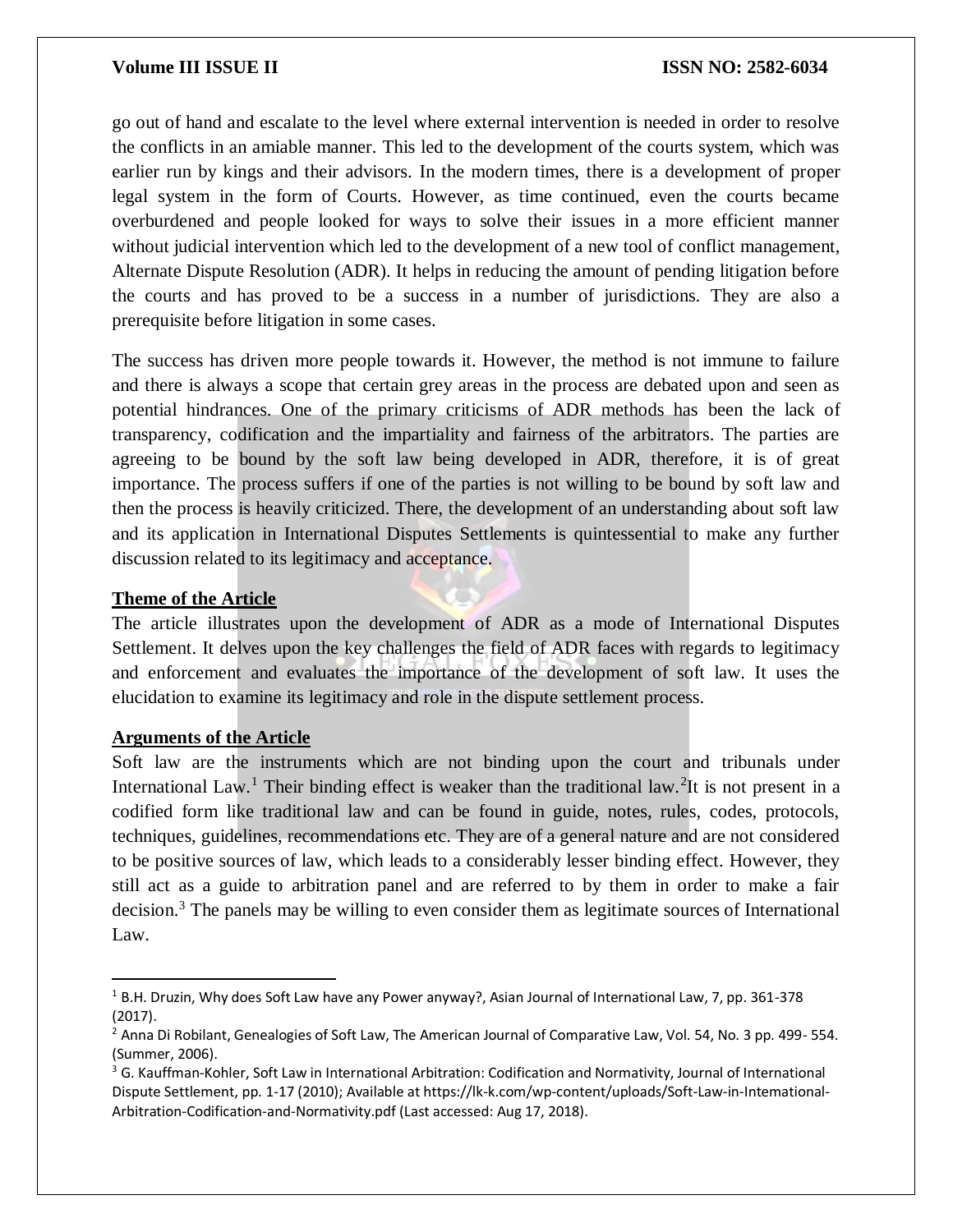#### **Volume III ISSUE II ISSN NO: 2582-6034**

In the field of International Arbitration, they are classified as substantive and procedural soft laws. The procedural soft laws assist with the process and guide the arbitrators when they face difficulties. There are guidelines that have been developed by the "International Bar Association" (IBA) called "IBA Guidelines on Conflicts of Interest in International Commercial Arbitration" and "IBA Rules on the Taking of Evidence in International Commercial Arbitration". There are other rules as well developed by other International Institutions and Legal bodies like "ICC Arbitration Rules" and "UNCITRAL Arbitration Rules." The substantive soft laws include "Lando Principles on European Contract Law" (PECL), "OCED Principles of Corporate Governance" and the "UNIDROIT Principles of International Commercial Contracts." The procedural laws are more used; however, the substantive laws are also important. For example, the "UNIDRIOT Principles" are one of the most relied upon source while resolving the dispute. $4$ 

There has been a rise in the application of substantial and procedural soft law over the recent times. They have offered some sort of predictability and provided consistency to International Dispute Resolution. It is not developed like the traditional law sources and is developed mostly as an academic piece of work. However, it also gains in this manner as it does not need ratification and years of enforcement to be applied. It can be accepted on a voluntary basis and provides a platform for the parties to resolve their disputes through mutual agreement. It helps in promotion of justice and fairness while still ensuring a fair trial.

There are instances when soft law can also come into existence through codification and legislation such as the "UNCITRAL Model Law International Commercial Arbitration" which has a wide acceptance at the global level. The parties play a key role as they can mutually agree to the application of a soft law and be bound by it. They are also applied in arbitration practice. There arises a conflict between institutional and ad-hoc types of arbitration. Institutional form of arbitration usually provides for the broadest manner of discretion to the arbitral tribunal in adjudicating the matter. For example, Article 14.5 of the "London Court of International Arbitration Rules, 2014" states:

"The Arbitral Tribunal shall have the widest discretion to discharge thegeneral duties conferred upon them by the above said articles."<sup>5</sup>

On the contrary, Article 17.1 of "UNCITRAL Arbitration Rules, 2010" provides for limited discretion in comparison to institutional arbitration rules:

 $\overline{\phantom{a}}$ 

<sup>4</sup> Mayer, The Principles in ICC arbitration practice; UNIDROIT Principles: New Developments and Applications, ICC Int'l. Court Arb. Bull. 2005, Special Supplement, No. 662. For a generalized view, See. M.J. Bonell, An International Restatement of Contract Law: The UNIDROIT Principles of International Commercial Contracts, Ed. 3, ISBN: 97890- 04-19469-4.

<sup>5</sup> LCIA Rules, Art. 14.5 (2014).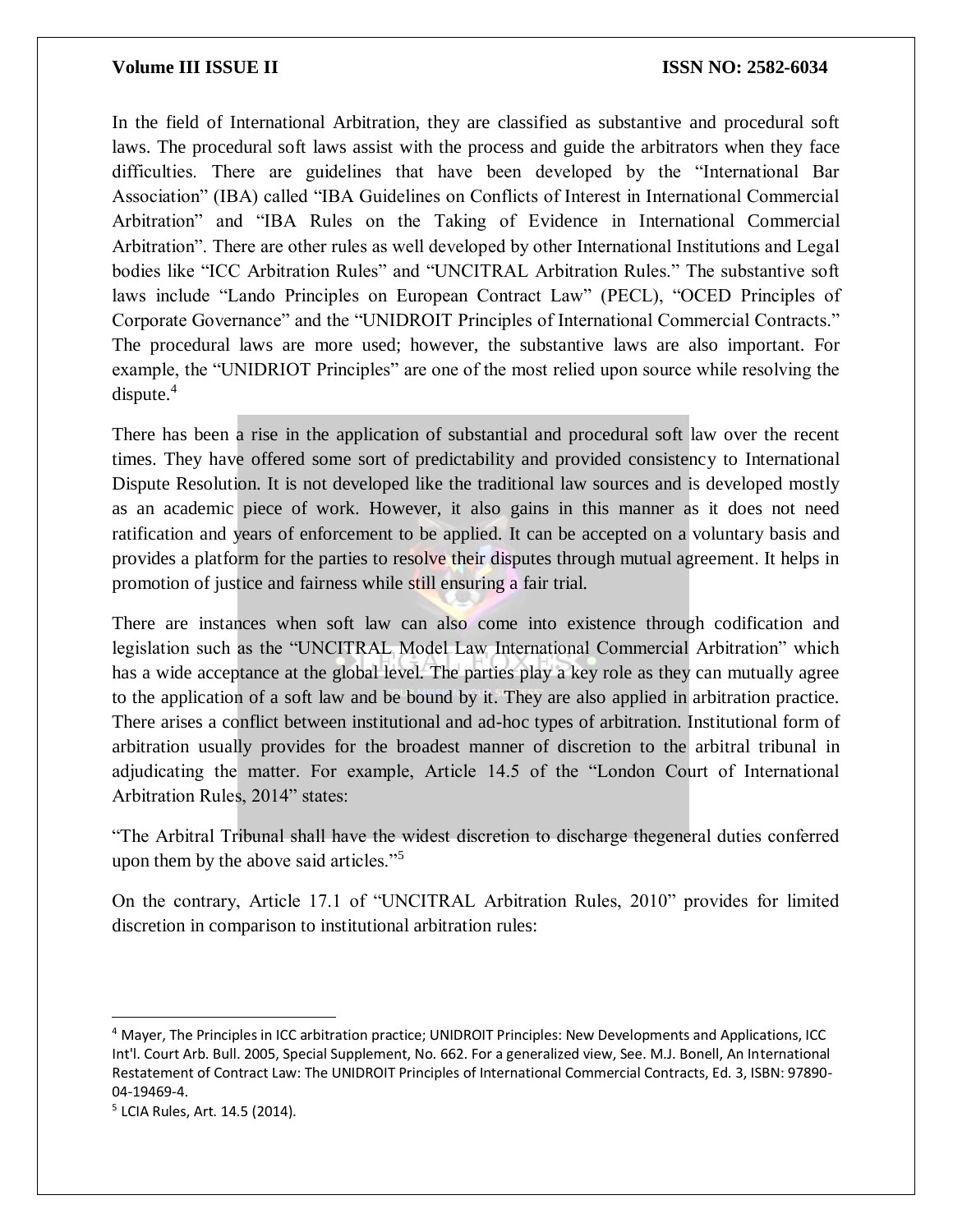### **Volume III ISSUE II ISSN NO: 2582-6034**

"Subject to the Rules, the arbitral tribunal may conduct the arbitration in a fashion as it finds suitable, provided the parties are treated with equality and is given a reasonable opportunity of presenting its case."<sup>6</sup>

We can thus see, that despite some grey areas, soft laws still find application in various forms and ends up becoming positive law through continued application. There are cases where the conflict arises between impartiality and independence of arbitrator and not all rules demand that it be declared. However, there is still a need for justice and fairness in the field of dispute management.

Legitimacy in case of International Arbitration can have a number of meanings. There has been a lot of criticism regarding the legitimacy of soft law in arbitration. One of the main criticisms being that it creates a set of strict and duty-bound obligation.<sup>7</sup>There has been an increased involvement of governmental and sub-governmental bodies which has led to a decrease in the application of the soft law instrument. One of the key reasons behind the questions over the legitimacy of soft law is that, it is produced in an unplanned manner.

At the end of the day, the decision of the application of soft law rests with the parties. They must agree upon the use so that there is a fair and equitable decision. The arbitrators also face a dilemma between fairness and efficiency sometimes as the process of arbitration should be relatively quicker while the careful application of principles takes time which can lead to extra costs and delay in the award. A report published by a "120-member subcommittee" of the "IBA Arbitration Committee" in 2016 found that, "IBA Guidelines on Conflicts of Interest in International Commercial Arbitration and IBA Rules on the Taking of Evidence in International Commercial Arbitration are referred in 69-93% of the cases."<sup>8</sup>This shows that the usage has increased and there is an increased level of arbitration.

However, the conflict still lies in the bias of the arbitrators where they may be used to apply different domestic and institutional laws while carrying out the proceedings and are reluctant to abide by the soft law instruments. This too is countered as arbitration is not a process where over-regulation is needed as it will result in its judicialization which will leave little difference between it and traditional courts. Moreover, the confidentiality of arbitration proceedings leads to further disputes over the issue.

#### **Analysis of the Article**

 $\overline{\phantom{a}}$ 

It can be understood that ADR is still under development and finds a wide application in modern days. Countries have even chosen to negotiate through ADR in Bilateral Investment Treaties (BITs). There have been some awards like the *Cairns* case where India felt that the process was

<sup>6</sup> UNCITRAL Arbitration Rules, Art. 17.1 (2010).

 $7P$ ..M. Dupuy, Soft Law and the International Law of the Environment, 12 Mich. J. Int'l L. 420 (1991).

<sup>&</sup>lt;sup>8</sup> A. Ross, How are IBA soft law instruments received worldwide?, Global Arb Rev, Sept 22, 2016,

www.globalarbitrationreview.com; Retrieved from https://www.lw.com/thoughtLeadership/how-are-softlawinstruments-recieved-worldwide (Last accessed: Aug 18, 2018).